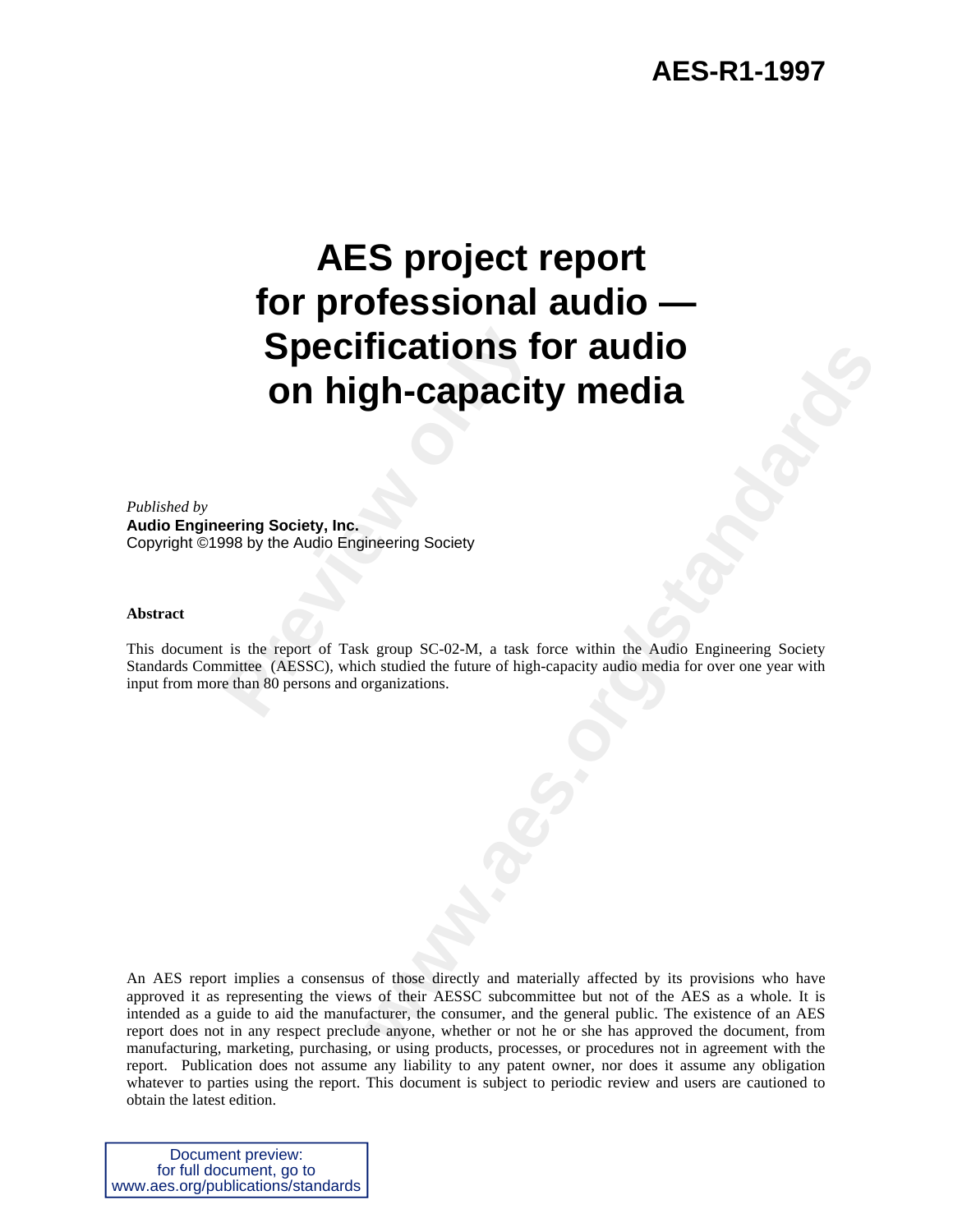#### $-2-$

#### **Contents**

| Maria R. |  |
|----------|--|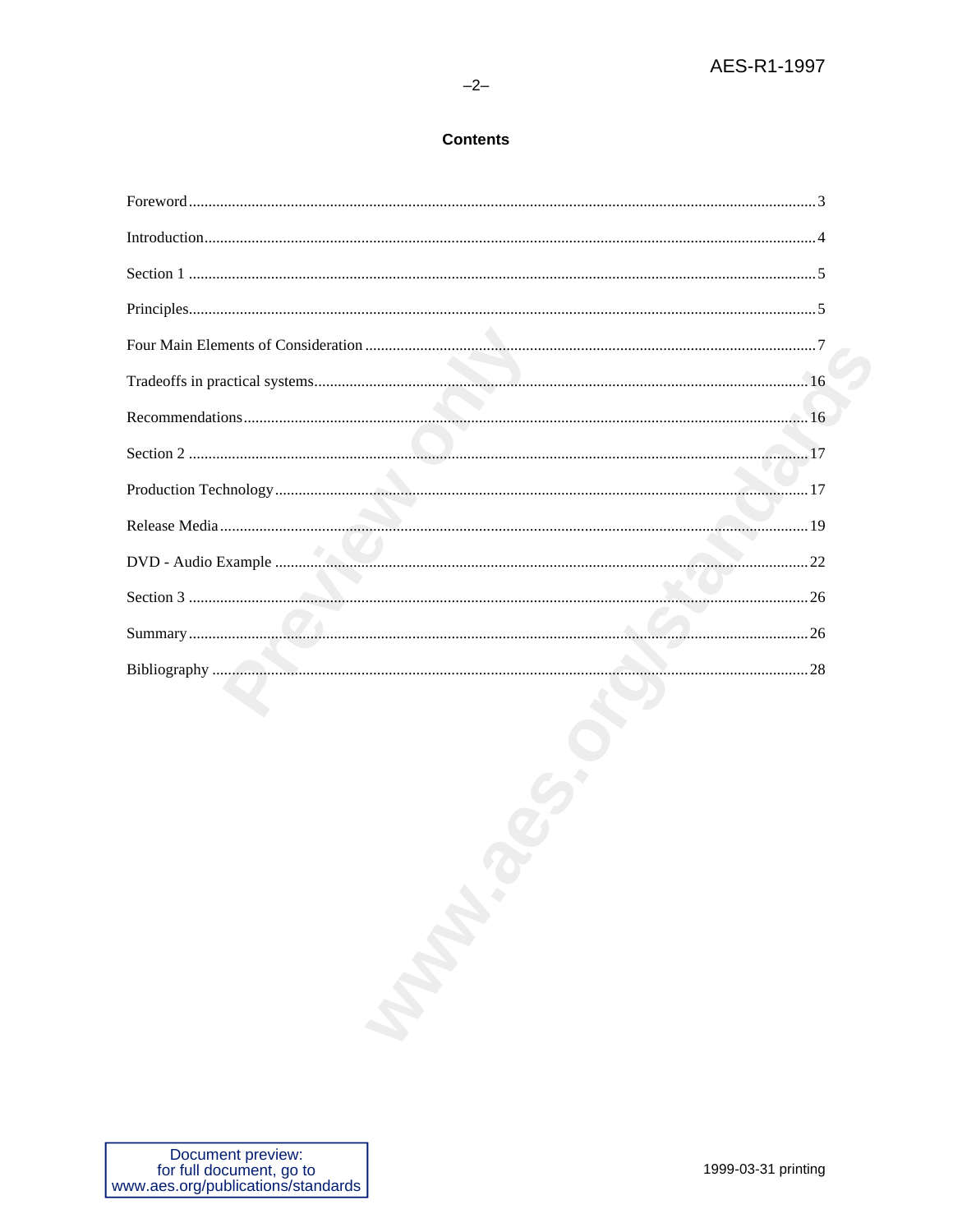#### **Foreword**

[This foreword is not a part of *AES project report for professional audio — Specifications for audio on highcapacity media,* AES-R1-1997.]

Task group SC-02-M, a task force within the Audio Engineering Society Standards Committee (AESSC), studied the future of high-capacity audio media for over one year with input from more than 80 persons and organizations. The fundamental ingredients of the future of audio are the potential increase to the number of audio channels and improvements to audio coding methods including sample rate and word length. Any practical system will involve tradeoffs among these factors, and the task force discussed each of the ingredients in turn at length, to form the basis of recommendations for future work. In order to forward the goals of improved audio, the task force recommends that scientific listening tests be conducted of proposed new systems, so that in conjunction with the other technical factors that form any new system, a rational basis for the development of the industry can occur.

In some for future work. In order to forward the goalsing tests be conducted of proposed new systems, sew system, a rational basis for the development of the diversion of summer applications of audio. This places it in pro The Audio Engineering Society is unique in being international in scope, and in crossing boundaries between professional and consumer applications of audio. This places it in a position of responsibility to manage the hierarchical development of production, distribution, and reproduction oriented parts of the industry.

This document was prepared by the SC-02-M task group of the AESSC SC-02 Subcommittee am digital Audio. The task group was chaired by J. Eargle and T. Holman

**This document is a report and not a standard of information document. It does not follow IEC and AES editorial style and has not proceeded beyond subcommittee approval in the AESSC consensus process.**

J. Nunn, Chairman R, Finger, Vice-Chairman 1997-11-04